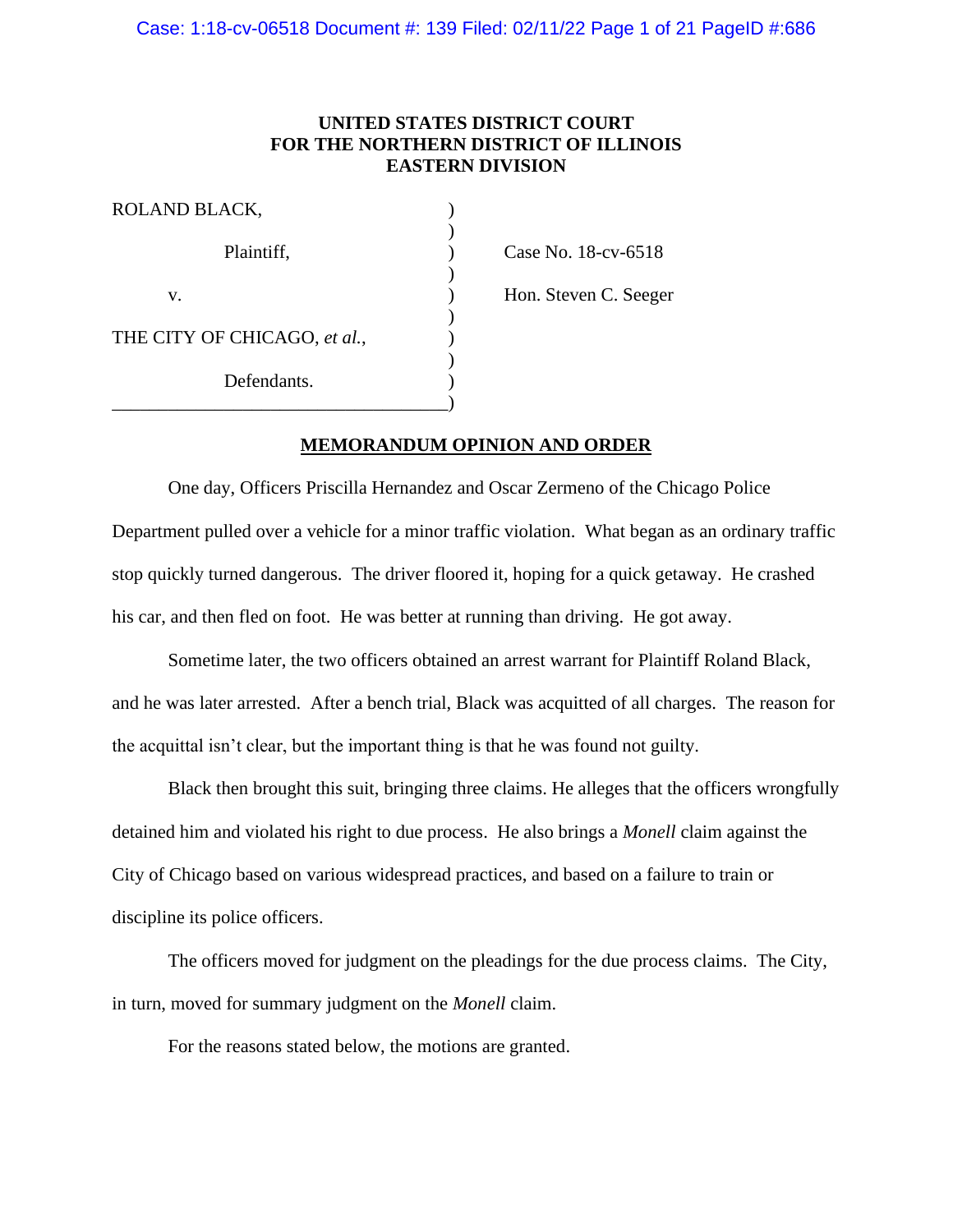### **Background<sup>1</sup>**

From a procedural standpoint, the factual footing of each motion is different. A motion for judgment on the pleadings is about the allegations in the complaint. A motion for summary judgment is about the facts in the record. Sometimes they're the same, but oftentimes they're not. Here, given the nature of the motions, the Court will summarize the facts in the record.

On January 24, 2014, Officers Priscilla Hernandez and Oscar Zermeno of the Chicago Police Department were in their squad car, on patrol. *See* Pl.'s Resp. to Defs.' Statement of Facts, at ¶¶ 2, 4 (Dckt. No. 119). They stopped a red Buick Regal for making an illegal turn. *Id.* at ¶ 5; Cplt., at ¶ 12 (Dckt. No. 1).

Hernandez asked the driver for his license. *See* Pl.'s Resp. to Defs.' Statement of Facts, at ¶ 6 (Dckt. No. 119). But after she took the license, the driver had other ideas. He decided to hightail it out of there. He sped away.

The driver didn't get very far. *Id.* at  $\P$  7. He crashed into several parked cars. *Id.* at  $\P$  8. He then ditched his crumpled car and fled on foot. *Id.* at **[9.** A chase ensued, but he escaped. *Id.* at ¶ 10.

Sometime after the crash, Officers Hernandez and Zermeno obtained an arrest warrant for Plaintiff Roland Black. *Id.* at ¶ 11. The parties don't provide the backstory. One might think that the police arrested Roland Black because the driver handed the officer the license of Roland Black. After all, why would the officers arrest Roland Black if the driver handed them the license of someone else?

<sup>1</sup> The background facts are sparse because the parties submitted a slim factual record. *See* Pl.'s Resp. to Defs.' Statement of Facts (Dckt. No. 119); Defs.' Resp. to Pl.'s Statement of Additional Facts (Dckt. No. 133).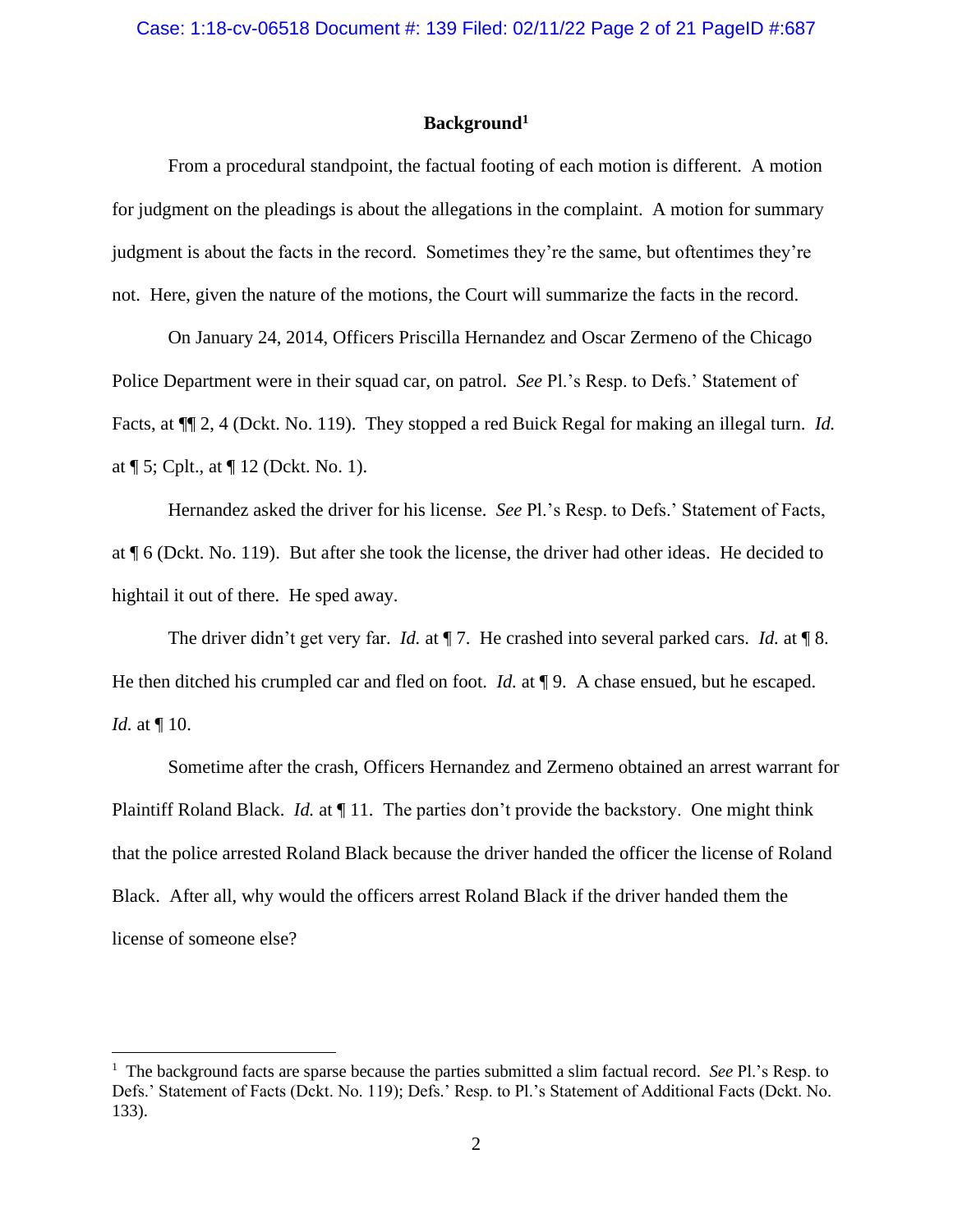### Case: 1:18-cv-06518 Document #: 139 Filed: 02/11/22 Page 3 of 21 PageID #:688

Maybe the driver wasn't Roland Black, but handed the officers Roland Black's license. Or maybe the driver wasn't Roland Black, and the driver handed the officers the license of someone who wasn't Roland Black, but the officers mixed things up somehow and arrested Roland Black by mistake. Or maybe there's some other explanation. There's more to the story, but the story is untold. The record does not explain why the officers arrested Black, but the important thing is that he was arrested.<sup>2</sup> *Id.* at  $\int$  12.

The record does not reveal when the arrest took place. The traffic stop was in 2014, so maybe that's when the arrest occurred.

In their statements of fact, the parties fast-forward to 2017, so the Court will jump ahead, too.

In August 2017, Black was acquitted of all charges after a bench trial. *Id.* at ¶ 13. Again, the parties don't tell the backstory. The parties don't reveal why he was acquitted. Maybe there was a problem with the government's evidence. Maybe it was a case of mistaken identity. Or maybe there was some other reason to think that he didn't commit the crime. In any event, the important point is that he was found not guilty.

Black responded by filing this lawsuit. *See* Cplt. (Dckt. No. 1). His complaint includes three claims. Count I is a claim of wrongful detention against Officers Hernandez and Zermeno under the Fourth and Fourteenth Amendments. *See id.* at ¶¶ 41–46. Count II is a due process claim against the officers, alleging that they withheld, suppressed, and fabricated evidence. *See id.* at ¶¶ 47–55. Count III is a *Monell* claim against the City of Chicago. *See id.* at ¶¶ 56–85.

 $2$  There are gaps in the story, but the complaint alleges that there were gaps in the evidence too. Apparently, the Chicago Police Department destroyed the license. *See* Cplt., at ¶ 25 (Dckt. No. 1). The police car had dashcam footage, but that video was purged too. *Id.* at ¶ 26. That destruction isn't material to the motions at hand. The Court offers it as background only.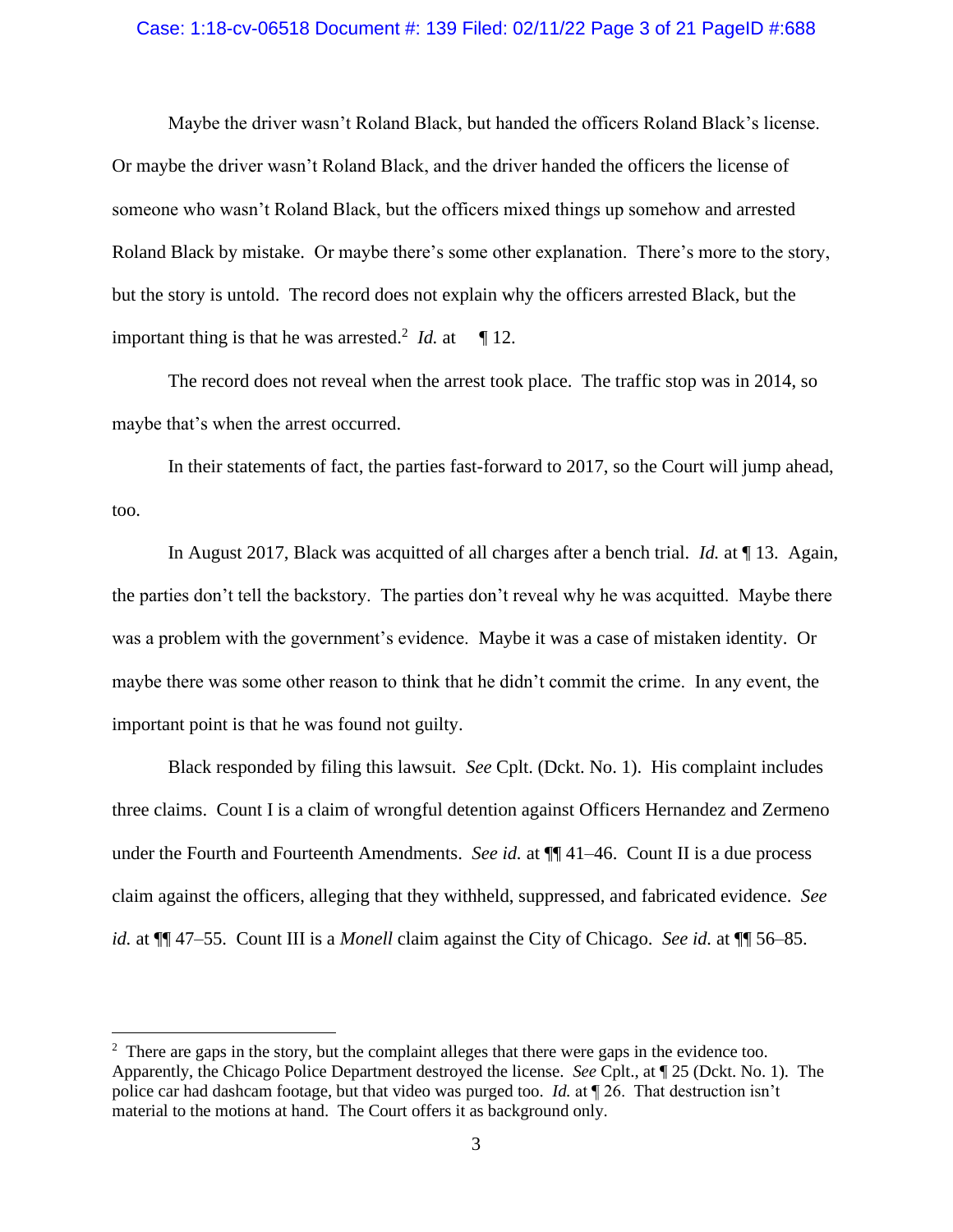### Case: 1:18-cv-06518 Document #: 139 Filed: 02/11/22 Page 4 of 21 PageID #:689

#### **Discussion**

There are two pending motions. Officers Hernandez and Zermeno moved for judgment on the pleadings on Count II under Rule 12(c). *See* Defs.' Mtn. for J. on the Pleadings (Dckt. No. 112); Fed. R. Civ. P. 12(c). The City of Chicago moved for summary judgment on Count III. *See* Defs.' Mtn. for Summ. J. (Dckt. No. 113). Different standards apply to each motion.

A party may move for judgment on the pleadings any time after the pleadings are closed. *See* Fed. R. Civ. P. 12(c); *Moss v. Martin*, 473 F.3d 694, 698 (7th Cir. 2007). The standard is the same as the standard for a motion to dismiss under Rule 12(b)(6). *See Armada (Singapore) PTE Ltd. v. Amcol Int'l Corp.*, 885 F.3d 1090, 1092 (7th Cir. 2018). "To survive a motion for judgment on the pleadings, a complaint must state a claim to relief that is plausible on its face." *Denan v. Trans Union LLC*, 959 F.3d 290, 293 (7th Cir. 2020) (cleaned up). Judgment on the pleadings is proper only if plaintiff's allegations "show that there is an airtight defense [such that he] has pleaded himself out of court." *Id.*

As the name suggests, a motion for judgment on the pleadings depends on the content of the pleadings alone. *See N. Ind. Gun & Outdoor Shows, Inc. v. City of South Bend*, 163 F.3d 449, 452 (7th Cir. 1998). The pleadings include the complaint, the answer, and any accompanying written instruments attached as exhibits. *Id.* at 452–53; *see also Arethas v. S/TEC Grp., Inc.*, 2005 WL 991782, at \*6 (N.D. Ill. 2005) ("[A]lthough in ruling on a motion for judgment on the pleadings a court can consider affidavits attached to a complaint or an answer to the complaint, a court cannot consider affidavits that are not a part of the pleadings.").

A district court "shall grant" summary judgment "if the movant shows that there is no genuine dispute as to any material fact and the movant is entitled to judgment as a matter of law." *See* Fed. R. Civ. P. 56(a). A genuine dispute of material fact exists if "the evidence is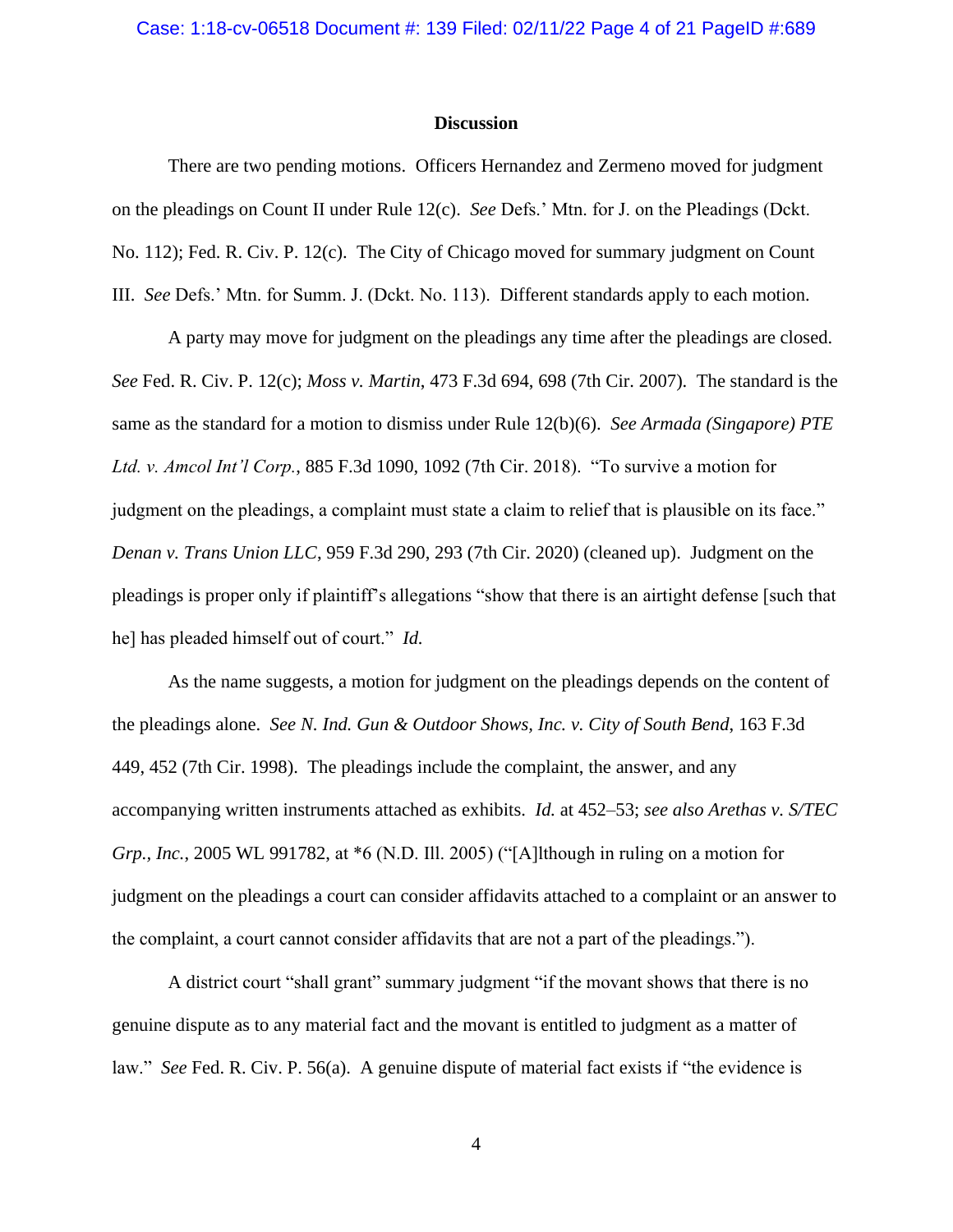### Case: 1:18-cv-06518 Document #: 139 Filed: 02/11/22 Page 5 of 21 PageID #:690

such that a reasonable jury could return a verdict for the nonmoving party." *See Anderson v. Liberty Lobby, Inc.*, 477 U.S. 242, 248 (1986). The party seeking summary judgment has the burden of establishing that there is no genuine dispute as to any material fact. *See Celotex Corp. v. Catrett*, 477 U.S. 317, 323 (1986).

The Court construes all facts in the light most favorable to the non-moving party, giving the non-movant the benefit of all reasonable inferences. *See Chaib v. Geo Grp., Inc.*, 819 F.3d 337, 341 (7th Cir. 2016). The Court does not weigh the evidence, judge credibility, or determine the truth of the matter, but rather determines only whether a genuine issue of triable fact exists. *See Nat'l Athletic Sportswear, Inc. v. Westfield Ins. Co.*, 528 F.3d 508, 512 (7th Cir. 2008).

"The mere existence of a scintilla of evidence in support of the plaintiff's position will be insufficient; there must be evidence on which the jury could reasonably find for the plaintiff." *See Anderson*, 477 U.S. at 252. Summary judgment is appropriate if, on the evidence provided, no reasonable jury could return a verdict in favor of the non-movant. *See Celotex Corp.*, 477 U.S. at 322; *Gordon v. FedEx Freight, Inc.*, 674 F.3d 769, 772–73 (7th Cir. 2012).

Summary judgment is the time for a party to put its evidentiary cards on the table. "[S]ummary judgment is 'not a dress rehearsal or practice run; it is the put up or shut up moment in a lawsuit, when a party must show what evidence it has that would convince a trier of fact to accept its version of the events.'" *Steen v. Myers*, 486 F.3d 1017, 1022 (7th Cir. 2007) (quoting *Hammel v. Eau Galle Cheese Factory*, 407 F.3d 852, 859 (7th Cir. 2005)).

The standards are different, but the result here is the same. The Court grants the motion for judgment on the pleadings, and grants the motion for summary judgment.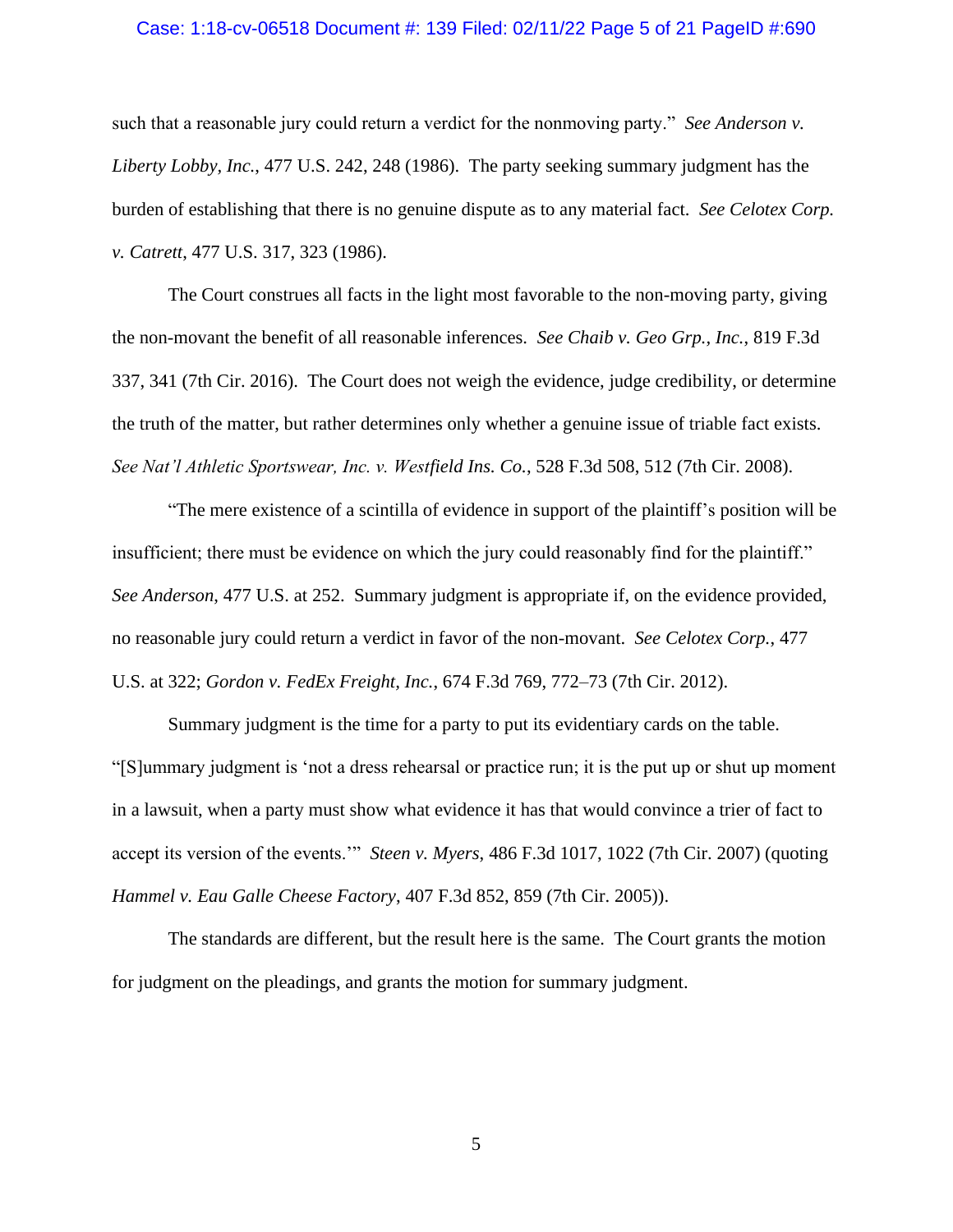### **I. Motion for Judgment on the Pleadings by the Officers (Count II)**

The first motion is the motion for judgment on the pleadings filed by the two officers. The motion takes aim at Count II (only), but the argument sweeps more broadly.

Taking a step back, two claims involve due process. Count I is for wrongful pretrial detention, based on the Fourth and Fourteenth Amendments. *See* Cplt., at ¶ 42 (Dckt. No. 1). Count II alleges that the officers "withheld, suppressed and fabricated evidence, thereby misleading and misdirecting the criminal prosecution of Plaintiff." *Id.* at ¶ 47. Black alleges that the officers deprived him of "his right to due process and his right to be free from seizures of his person, including imprisonment, without probable cause." *Id.* at ¶ 50.

The Fourteenth Amendment is the wrong amendment. Black was a pretrial detainee. The Seventh Circuit has explained that the Fourth Amendment, not the Fourteenth Amendment, governs any claim about wrongful pretrial detention. "[A]ll § 1983 claims for wrongful pretrial detention – whether based on fabricated evidence or some other defect – sound in the Fourth Amendment." *See Lewis v. City of Chicago*, 914 F.3d 472, 479 (7th Cir. 2019); *see also id.* at 478 ("It's now clear that a § 1983 claim for unlawful pretrial detention rests *exclusively* on the Fourth Amendment.") (emphasis in original); *Camm v. Faith*, 937 F.3d 1096, 1105 (7th Cir. 2019) ("[W]hen a plaintiff alleges that officials held him in custody before trial without justification, malicious prosecution is the wrong characterization. *There is only a Fourth Amendment claim* – the absence of probable cause that would justify the detention. And we recently reiterated that the Fourth Amendment, not the Due Process Clause, governs a claim for wrongful pretrial detention.") (cleaned up) (emphasis added).

The Fourth Amendment governs Black's claims, not the Fourteenth Amendment. The Court grants the officers' motion for judgment on the pleadings on Count II to the extent that it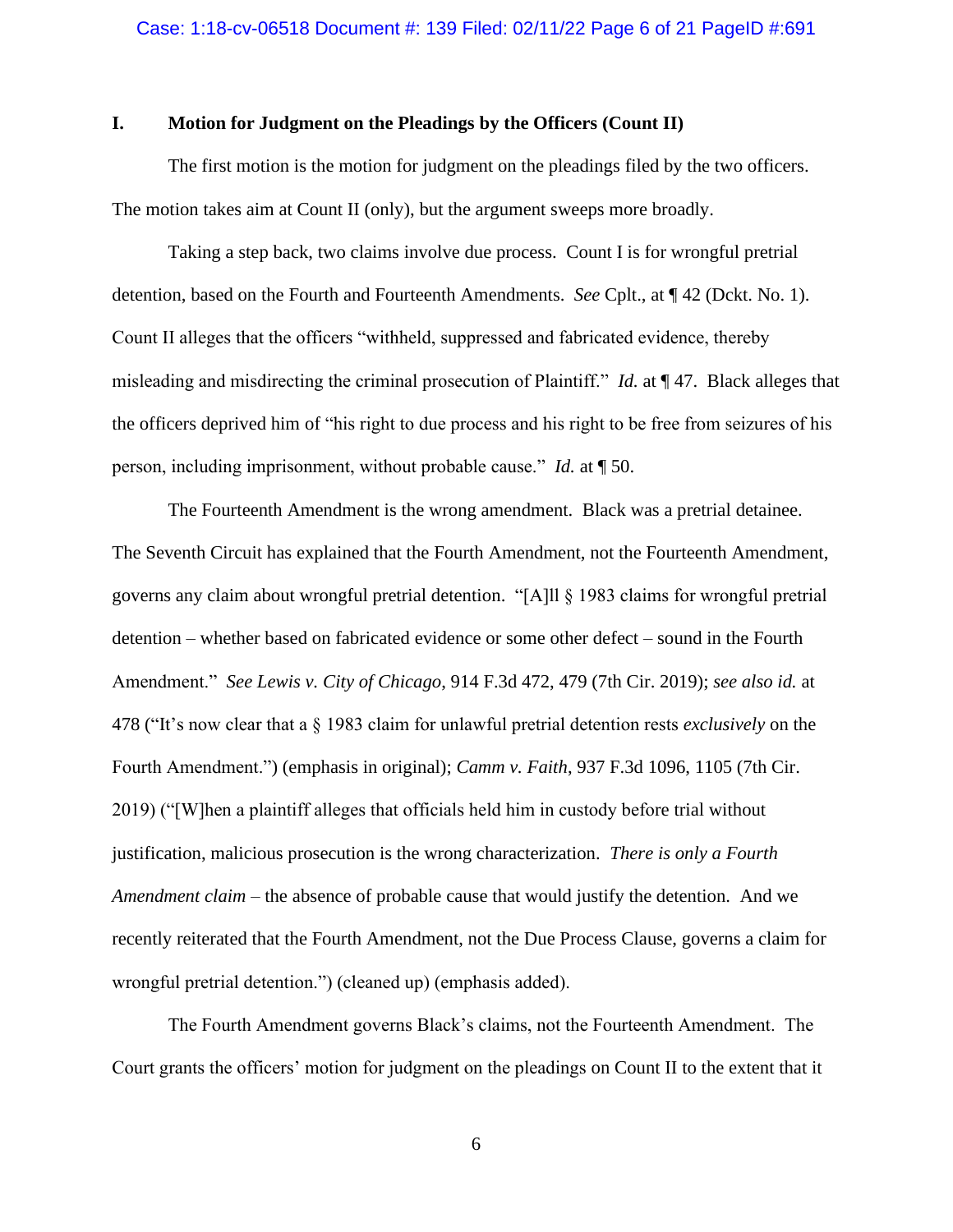### Case: 1:18-cv-06518 Document #: 139 Filed: 02/11/22 Page 7 of 21 PageID #:692

invoked the Fourteenth Amendment. The Court *sua sponte* dismisses Count I to the extent that it relied on the Fourteenth Amendment (and not the Fourth Amendment). Count I otherwise survives under the Fourth Amendment.<sup>3</sup>

### **II. Motion for Summary Judgment by the City (Claim III)**

Black also brings a *Monell* claim against the City of Chicago. The claim has two theories. The first theory is that the City has a widespread practice of arresting people without a factual basis for doing so, and a widespread practice of giving false testimony and keeping it quiet through a code of silence. The second theory is that the City has failed to train and discipline its officers.

### **A. Widespread Practices**

A municipality is not vicariously liable for the constitutional torts of its employees. *See Monell v. Dep't of Soc. Servs.*, 436 U.S. 658, 691–94 (1978). But a municipality "may be held liable for *its own* violations of the federal Constitution and laws." *See First Midwest Bank Guardian of Est. of LaPorta v. City of Chicago*, 988 F.3d 978, 986 (7th Cir. 2021) (emphasis added). "Note the qualifier: 'its own violations.'" *Id.* To prevail, a plaintiff "must challenge conduct that is properly attributable to the municipality itself." *Id.* 

Three scenarios can give rise to municipal liability under section 1983: "(1) an express policy that causes a constitutional deprivation when enforced; (2) a widespread practice that is so

 $3$  Count II appears to be a due process claim under the Fourteenth Amendment (only). It begins with the heading: "Violation of Plaintiff's Due Process Rights." *See* Cplt., at 7 (Dckt. 1). That said, paragraph 50 mentions Black's "right to due process and his right to be free from seizures of his person . . . ." *Id.* at ¶ 50. The Fourth Amendment covers unreasonable seizures, so perhaps one could read that allegation to rope in the Fourth Amendment. That said, it is not clear what value Count II would bring if it invokes the Fourth Amendment, because Count I already invokes the Fourth Amendment. So, this Court enters judgment on the pleadings for Count II in its entirety. If Plaintiff believes that Count II retained some residual value under the Fourth Amendment, despite the existence of Count I, Plaintiff can file a motion for leave to amend.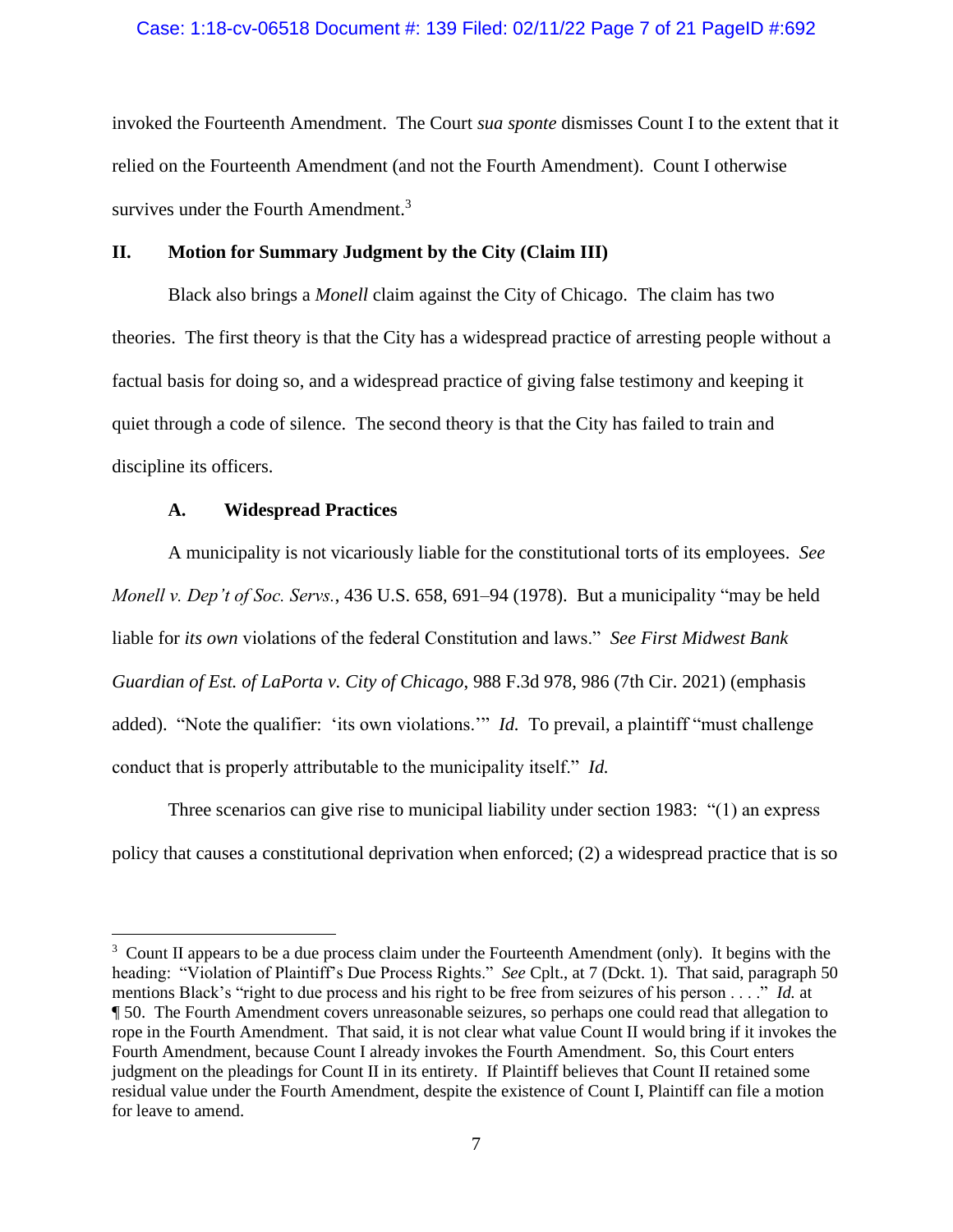### Case: 1:18-cv-06518 Document #: 139 Filed: 02/11/22 Page 8 of 21 PageID #:693

permanent and well-settled that it constitutes a custom or practice; or (3) an allegation that the constitutional injury was caused by a person with final policymaking authority." *Id.*; *see also Thomas v. Cook Cnty. Sheriff's Dep't*, 604 F.3d 293, 303 (7th Cir. 2010). "In other words, to maintain a § 1983 claim against a municipality, one must establish the requisite culpability (a 'policy or custom' attributable to municipal policymakers) and the requisite causation (the policy or custom was the 'moving force' behind the constitutional deprivation)." *Gable v. City of Chicago*, 296 F.3d 531, 537 (7th Cir. 2002).

Here, Black brings his claim under the second theory, meaning a widespread practice or custom. The complaint alleges two practices: bogus arrests, and a code of silence.

First, Black claims that the City of Chicago has a "widespread practice and custom of subjecting citizens to arrest, charges, and prosecution without probable cause, based on false evidence, and without disclosure of exculpatory evidence . . . ." *See* Cplt., at ¶ 54 (Dckt. No. 1). Second, he alleges a widespread practice of a "code of silence," meaning that officers and City employees "agreed explicitly and implicitly not to report misconduct committed by employees of the Chicago Police Department, creating an environment of lawlessness, without discipline, where employees of the Chicago Police Department engaged in misconduct without fear of reprisal." *Id.* at ¶ 65.

To prevail on his *Monell* theories, Black must show that the two practices were "so pervasive that acquiescence on the part of policymakers was apparent and amounted to a policy decision." *See Phelan v. Cook County*, 463 F.3d 773, 790 (7th Cir. 2006), *overruled on other grounds by Ortiz v. Werner Enters., Inc.*, 834 F.3d 760 (7th Cir. 2016); *see also Gable*, 296 F.3d at 537.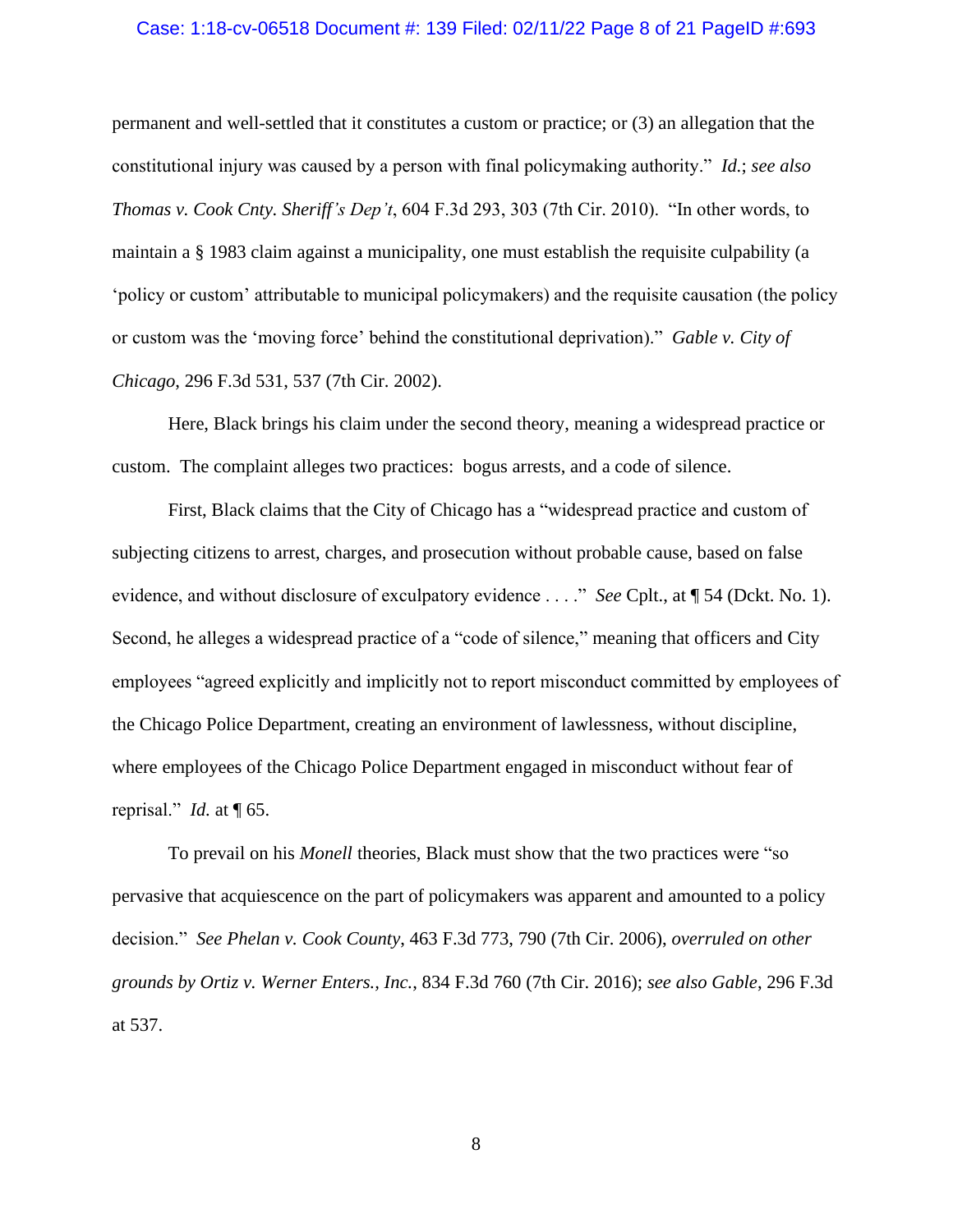## Case: 1:18-cv-06518 Document #: 139 Filed: 02/11/22 Page 9 of 21 PageID #:694

The Seventh Circuit has not adopted any bright-line rules defining "custom or practice," but it has found that "it must be more than one instance." *See Thomas*, 604 F.3d at 303 (quoting *Cosby v. Ward*, 843 F.2d 967, 983 (7th Cir. 1988)). That said, a practice may not be widespread if it took place two, three, or four other times. *See, e.g.*, *Palmer*, 327 F.3d at 595–96 ("Palmer's alleged personal knowledge of two incidents of misconduct by correctional officers in a period of one year certainly fails to meet the test of a widespread unconstitutional practice by the Jail's staff that is so well settled that it constitutes a custom or usage with the force of law."); *Gable*, 296 F.3d at 538 ("[T]hree incidents where vehicle owners were erroneously told that their vehicles were not at Lot 6 do not amount to a persistent and widespread practice.") (quotation marks omitted); *Grieveson v. Anderson*, 538 F.3d 763, 773–75 (7th Cir. 2008) (holding the plaintiff's allegations of four botched refills of his pain prescriptions did not prove a widespread unconstitutional practice).

The other incidents need to be sufficiently similar to support an inference of a broader pattern. The greater the dissimilarity, the greater the skepticism that there is a single actionable municipal practice or custom. *See, e.g.*, *Tillman v. Burge*, 813 F. Supp. 2d 946, 978 (N.D. Ill. 2011) (explaining that in establishing the existence of such a policy or practice, it is insufficient to "splatter-paint a picture of scattered violations" through "collateral accusations of marginally related incidents") (citation omitted).

Black pointed to two alleged practices, but the first one fell by the wayside. The complaint alleged that the City has a widespread practice of false arrests. But in his summary judgment brief, Black abandoned the point. Black did not argue that the City has a widespread practice of false arrests, let alone offer any evidence, so the Court deems it abandoned. *See Maclin v. SBC Ameritech*, 520 F.3d 781, 788 (7th Cir. 2008) ("In her response to [the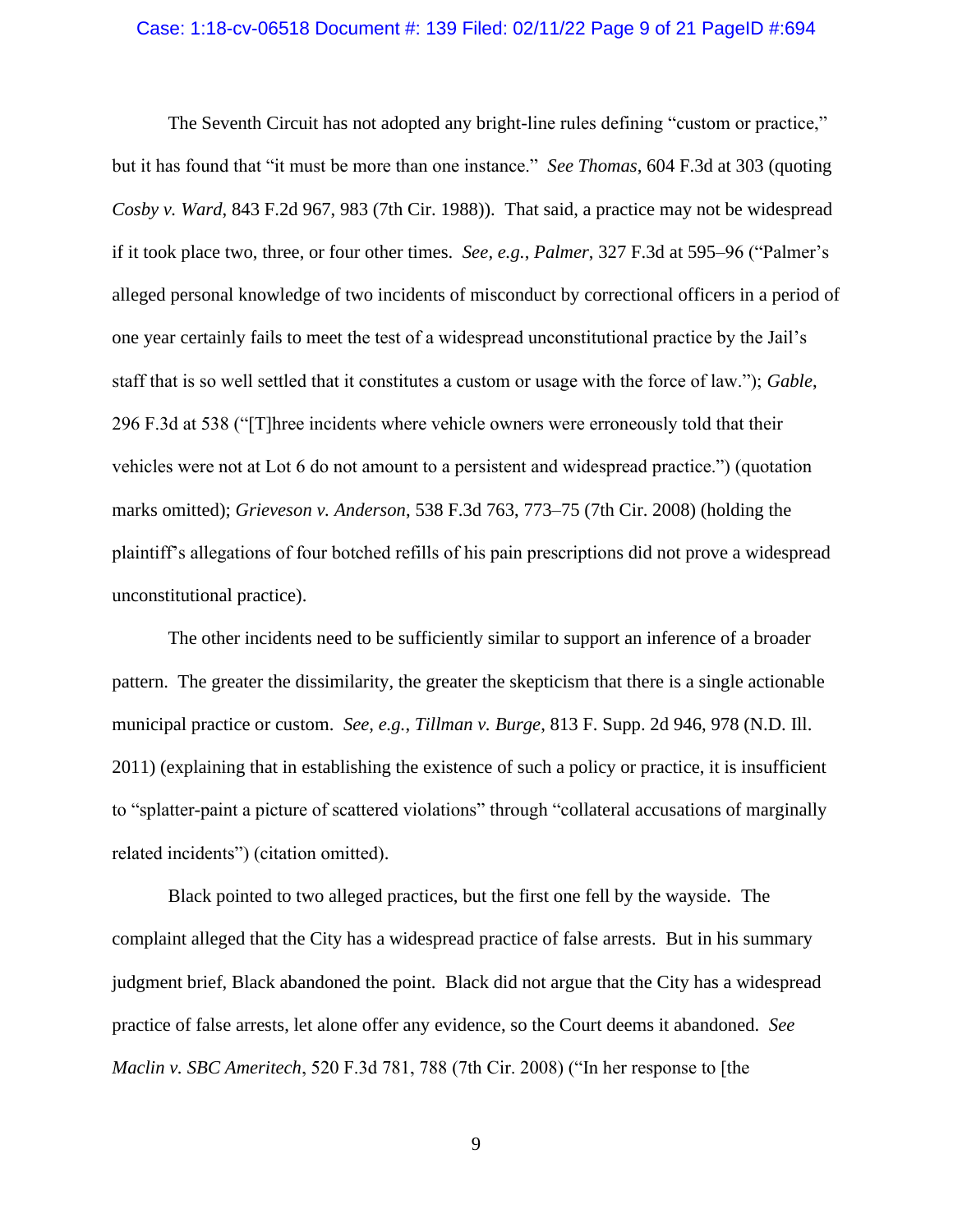### Case: 1:18-cv-06518 Document #: 139 Filed: 02/11/22 Page 10 of 21 PageID #:695

defendant's] motion for summary judgment, [the plaintiff] failed to defend her claim against these arguments. She therefore abandoned the claim.") (citation omitted); *Palmer v. Marion County*, 327 F.3d 588, 597–98 (7th Cir. 2003) (explaining that the district court was justified in deeming a claim abandoned where the plaintiff failed to delineate a claim in his brief in opposition to summary judgment).

Even if Black hadn't abandoned the claim, it would not survive. Black's complaint pointed to a smattering of lawsuits and settlements involving the Chicago Police Department stretching back more than two decades. *See* Cplt., at  $\mathcal{P}(64(a) - (g)$  (Dckt. No. 1). The dirty laundry list includes cases and settlements about the "gang loitering ordinance" in the 1990s, wrongful convictions stemming from Jon Burge, wrongful arrests based on false lineups, false confessions, and so on. *Id.* He also mentions a 2016 report by the Chicago Police Accountability Task Force ("PATF"). *Id.* at ¶ 64(d).

Those cases won't cut it. Those allegations appear in the complaint, which is not evidence. *See* Fed. R. Civ. P.  $56(c)(1)(A)$ . He offers no evidence about those other cases, say, by submitting an affidavit or declaration. In fact, in his brief, Black doesn't even point to those other cases, even though they formed the basis of the claim in his complaint. Allegations suffice at the pleading stage, but summary judgment requires evidence. And here, there is none.<sup>4</sup>

Even if Black had offered evidence about the existence of those cases, it would not carry the day. Black would need to show a connection between those cases and the case at hand, with an appropriate degree of specificity. And here, Black draws no such connection. A defendant cannot get to trial on a *Monell* claim simply by showing that the City of Chicago gets sued a lot.

<sup>&</sup>lt;sup>4</sup> This Court could take judicial notice of the filing of those cases, but elects not to do so because there is no reason to think that they are similar to the case at hand.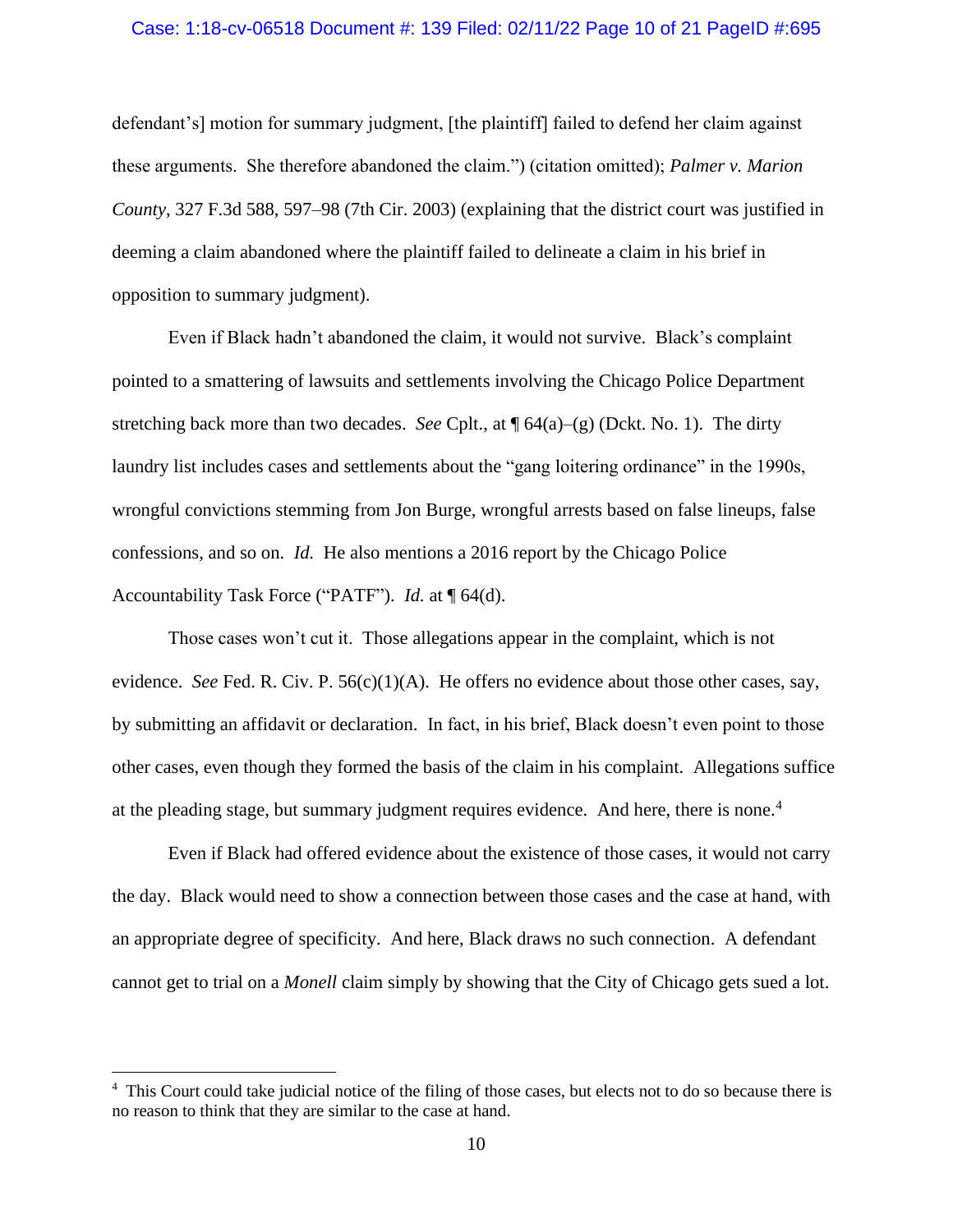## Case: 1:18-cv-06518 Document #: 139 Filed: 02/11/22 Page 11 of 21 PageID #:696

For example, the case at hand does not involve Chicago's gang ordinance, or wrongful convictions, or false lineups, or false confessions. A practice of false convictions, false lineups, and false confessions does not move the needle when this case does not involve a conviction, or a lineup, or a confession.

Black's brief does include a passing reference to the 2016 report from the Police Accountability Task Force. *See* Pl.'s Opp. to Defs.' Mtn. for Summ. J., at 5 (Dckt. No. 120). But the report's conclusion about the high rate of searches and seizures of African Americans is too general to support his alleged widespread practice. *See Carmona v. City of Chicago*, 2018 WL 1468995, at \*4 (N.D. Ill. 2018) ("The DOJ report certainly identifies serious shortcomings in CPD's supervisory systems, but the Court cannot countenance it as a master key to unlock discovery's door for any *Monell* claim against the City, no matter how scantily the plaintiff connects his claim to the report's findings."); *see also Jackson v. City of Chicago*, 2021 WL 3883111, at \*6 (N.D. Ill. 2021) ("Jackson's broad citation to the general findings of the DOJ Report, 'without any allegations connecting the report findings to the misconduct alleged in his Complaint, is insufficient to support his *Monell* claim.'") (citing *Carmona v. City of Chicago*, 2018 WL 306664, at \*3 (N.D. Ill. 2018)).

Black also points to a second practice. He claims that there is a widespread practice of officers giving false testimony and protecting each other through a "code of silence." Once again, Black does not offer enough evidence to get to a jury.

The complaint included sweeping allegations about a code of silence. The complaint pointed to (1) a statement by the President of the police union in 2016; (2) the 2017 report by the DOJ; and (3) a statement by the Mayor. *See* Cplt., at ¶ 70 (Dckt. No. 1). Black's complaint also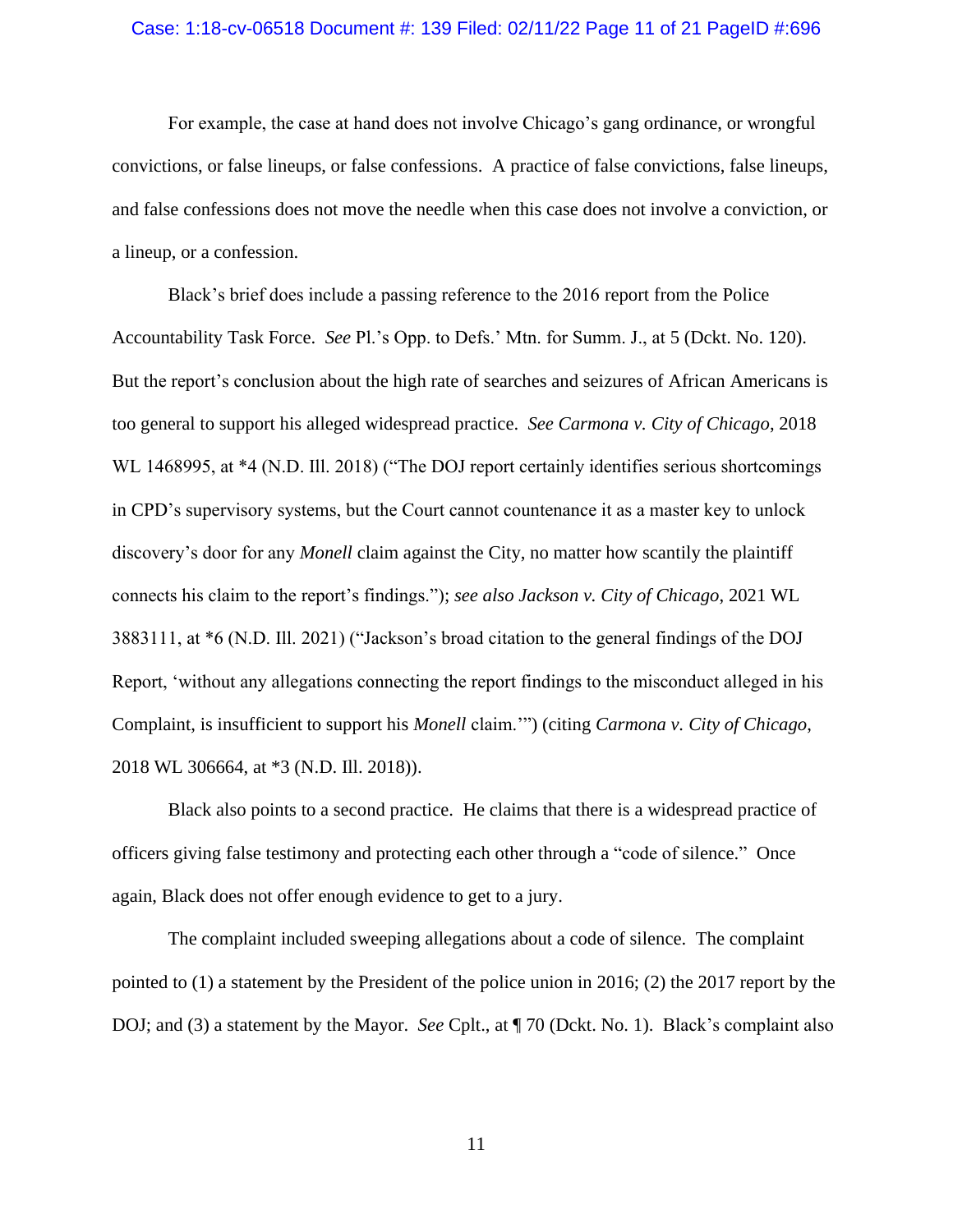### Case: 1:18-cv-06518 Document #: 139 Filed: 02/11/22 Page 12 of 21 PageID #:697

lists four cases and settlements, beginning in 1994, that mention the CPD's code of silence. *Id.* at  $\P 71(a)–(d)$ .

Again, allegations are not evidence, so they do not count at the summary judgment stage. And the complaint swept more broadly than Black's summary judgment brief, too. Black never mentioned those statements in his summary judgment response brief, so they are waived.

The parties spend a bunch of pages discussing whether there is evidence of a widespread practice of police lying in criminal cases, and covering their backs through a code of silence. Black's claim fails for a more basic problem. There is no discernible link between any such widespread practice and the arrest of Black.

A widespread practice of giving false testimony does not support Black's case unless his case involves false testimony. But here, Black puts almost nothing in the record about the underlying incident. The record includes nothing about testimony of the police officers when they obtained his arrest warrant.<sup>5</sup> It is hard to see how a widespread practice of false testimony can be the "moving force" in Black's case when there is no evidence in the record that Black's case *involved* false testimony. *See Dean v. Wexford Health Sources, Inc.*, 18 F.4th 214, 235 (7th Cir. 2021) ("This 'rigorous causation standard' requires 'a "direct causal link" between the challenged municipal action and the violation of [the plaintiff's] constitutional rights.'") (brackets in original, citation omitted); *id.* at 236 ("In short, a *Monell* plaintiff must show that some municipal action directly caused him to suffer a deprivation of a federal right . . . ."); *LaPorta*, 988 F.3d at 986 ("This rigorous causation standard guards against backsliding into respondeat superior liability.").

 $5$  The testimony of the police at trial – assuming that they testified at all – presumably is not at issue here because Black was acquitted, and thus suffered no injury from any such testimony. *See Bianchi v. McQueen*, 818 F.3d 309, 319–20 (7th Cir. 2016) ("[T]he plaintiff's acquittal foreclosed any due-process claim."). But in any event, there is nothing in the record about any trial testimony, either.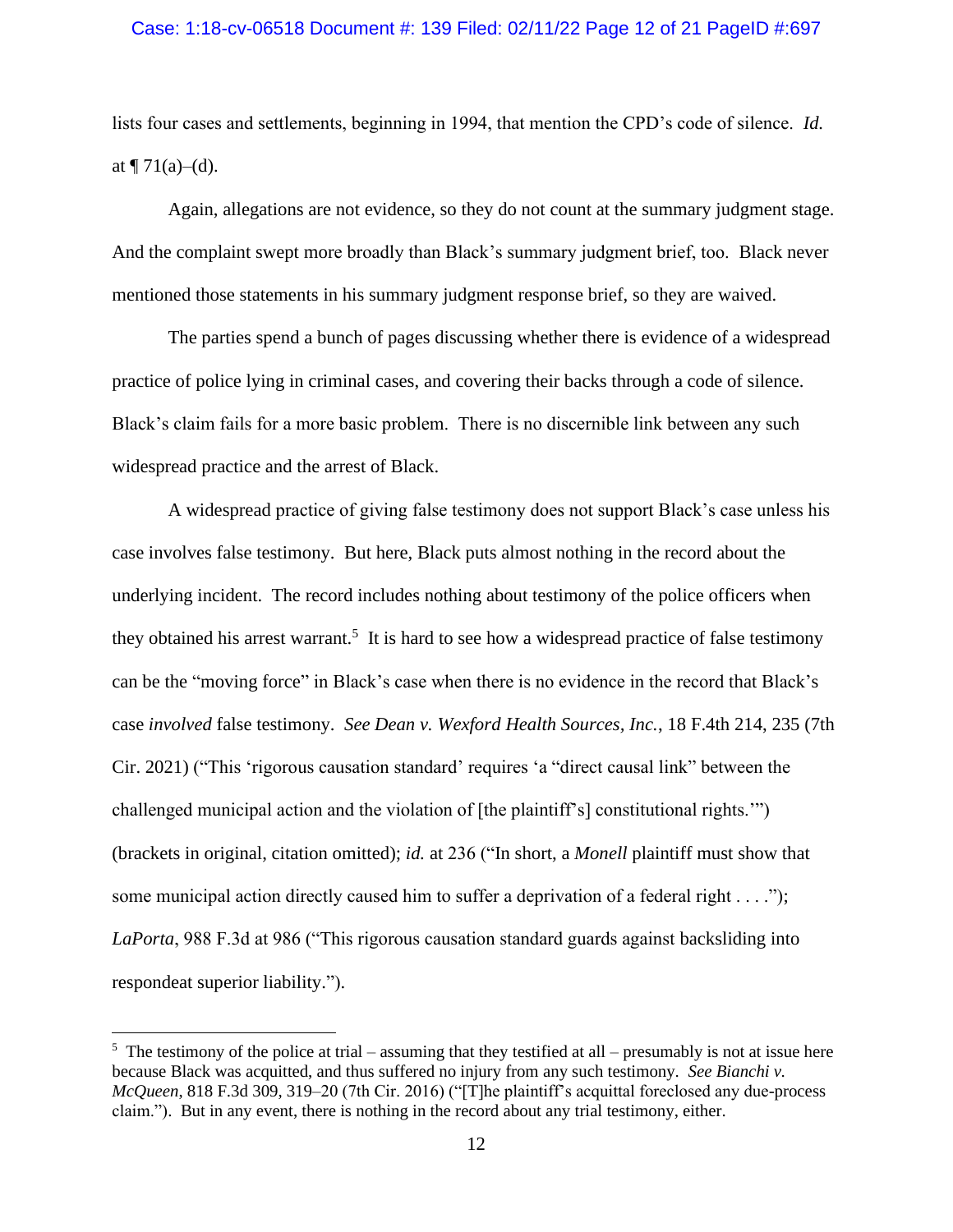### Case: 1:18-cv-06518 Document #: 139 Filed: 02/11/22 Page 13 of 21 PageID #:698

Black has put nothing in the record about the testimony of the officers. And he has offered no evidence that any of the officers testified falsely. He simply alleges false arrest (in his complaint), and offers no evidence of any false testimony. Evidence of a widespread practice of false testimony cannot support a claim unless this particular incident with Black involved false testimony.

There is no evidence in the record that could support a finding by a reasonable jury that the officers in question testified falsely in Black's criminal proceeding. So, evidence about a widespread practice of giving false testimony in *other* cases cannot support a claim in this case. Without any evidence that the officers in question testified falsely *here*, it makes no difference if other officers testified falsely *over there*.

In short, there is no link between what happened to Black and what happened to other people in other cases. If this case didn't involve false testimony, then false testimony in other cases is neither here nor there. And here, there is no evidence of false testimony during Black's prosecution.

Black also fails to offer sufficient evidence that there is, in fact, a widespread practice of giving false testimony. Black relies almost exclusively on testimony from the City during its Rule 30(b)(6) deposition. *See* Pl.'s Opp. to Defs.' Mtn. for Summ. J., at 3–8 (Dckt. No. 120). Tim Moore, the Commander of the Bureau of Internal Affairs of the Chicago Police Department, testified on behalf of the City.<sup>6</sup> Black relies on a few passages where Moore described a code of silence at the CPD as "a problem." *Id.* at 3.

<sup>6</sup> Notably, Black motioned for sanctions regarding Moore's deposition because, according to Black, the witness was not properly prepared to discuss CPD's code of silence under Rule 30(b)(6). *See* Mtn. for Sanctions (Dckt. No. 122). Magistrate Judge Maria Valdez denied Black's motion. *See* 9/13/21 Order (Dckt. No. 136).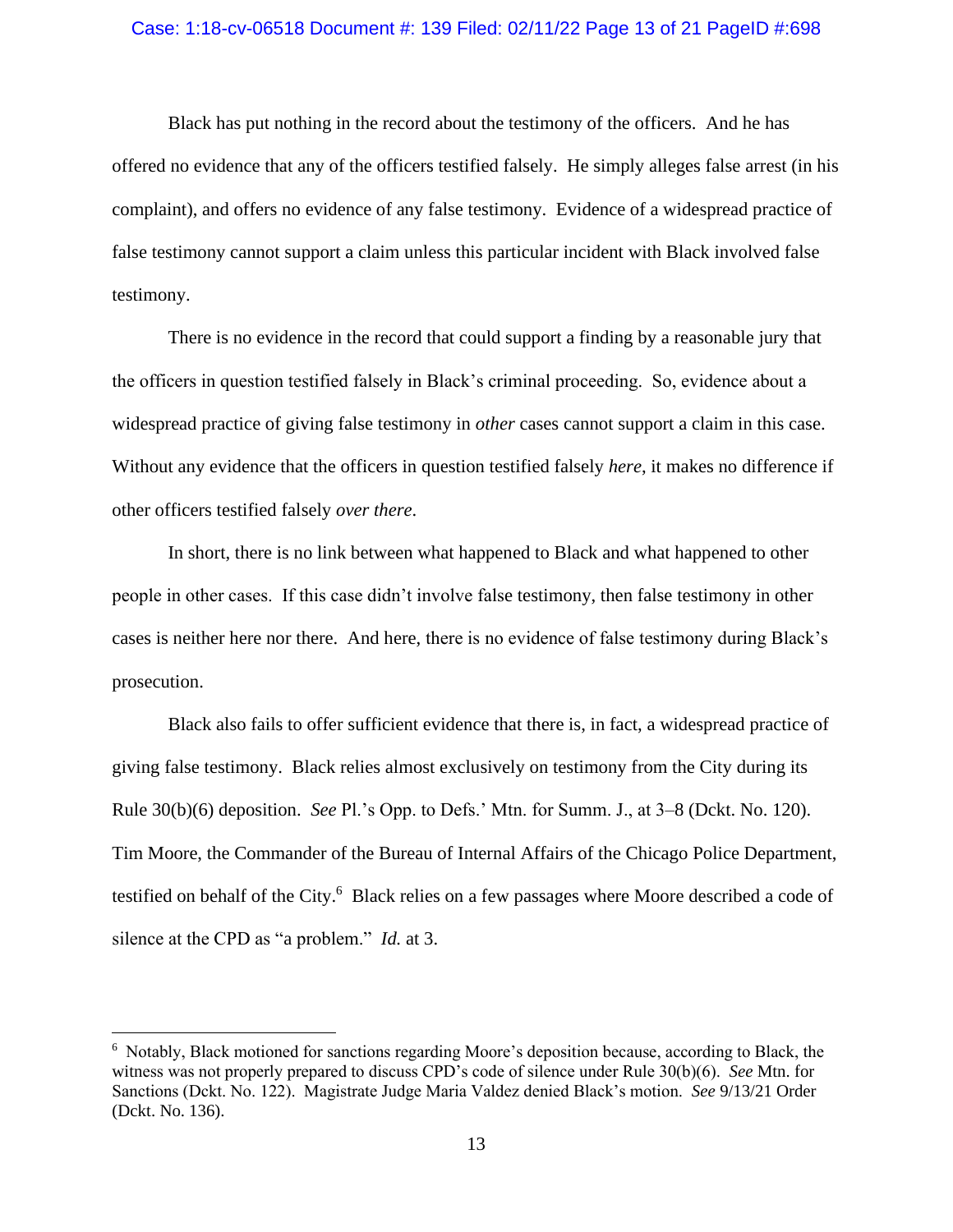## Case: 1:18-cv-06518 Document #: 139 Filed: 02/11/22 Page 14 of 21 PageID #:699

Moore testified that the City is "aware" that police officers testify untruthfully. *See* 

Moore Dep., at 34:4-10 (Dckt. No. 115-6). He also testified that code-of-silence behavior is "a

problem." *Id.* at 39:7-20. Specifically:

- Q: What does the City know about police officers testifying untruthfully?
- A: The City, at large, is aware. I believe that they are aware that officers that testify untruthfully are subject to discipline up to separation from the police department.
- Q: Does the City believe there is a problem with officers testifying untruthfully?
- A:  $Yes.<sup>7</sup>$

\* \* \*

- Q: You have testified that there's a problem about police officers testifying untruthfully, correct, sir?
- A: I did.
- Q: And that remains the case today, correct, sir?
- A: That is correct.

\* \* \*

Q: So is there a problem with code-of-silence behavior in the Chicago Police Department?

[Objection omitted]

- A: It does exist in the department.
- Q: And is it a problem?

[Objection omitted]

A: Yeah. Actually, one allegation, that is a problem, but of course, there is more than just one allegation.

<sup>&</sup>lt;sup>7</sup> This question is ambiguous. It could mean "Does the City believe that the City has a problem with officers testifying untruthfully?" Or it might mean "Does the City believe that it is *problematic* for officers to testify untruthfully?"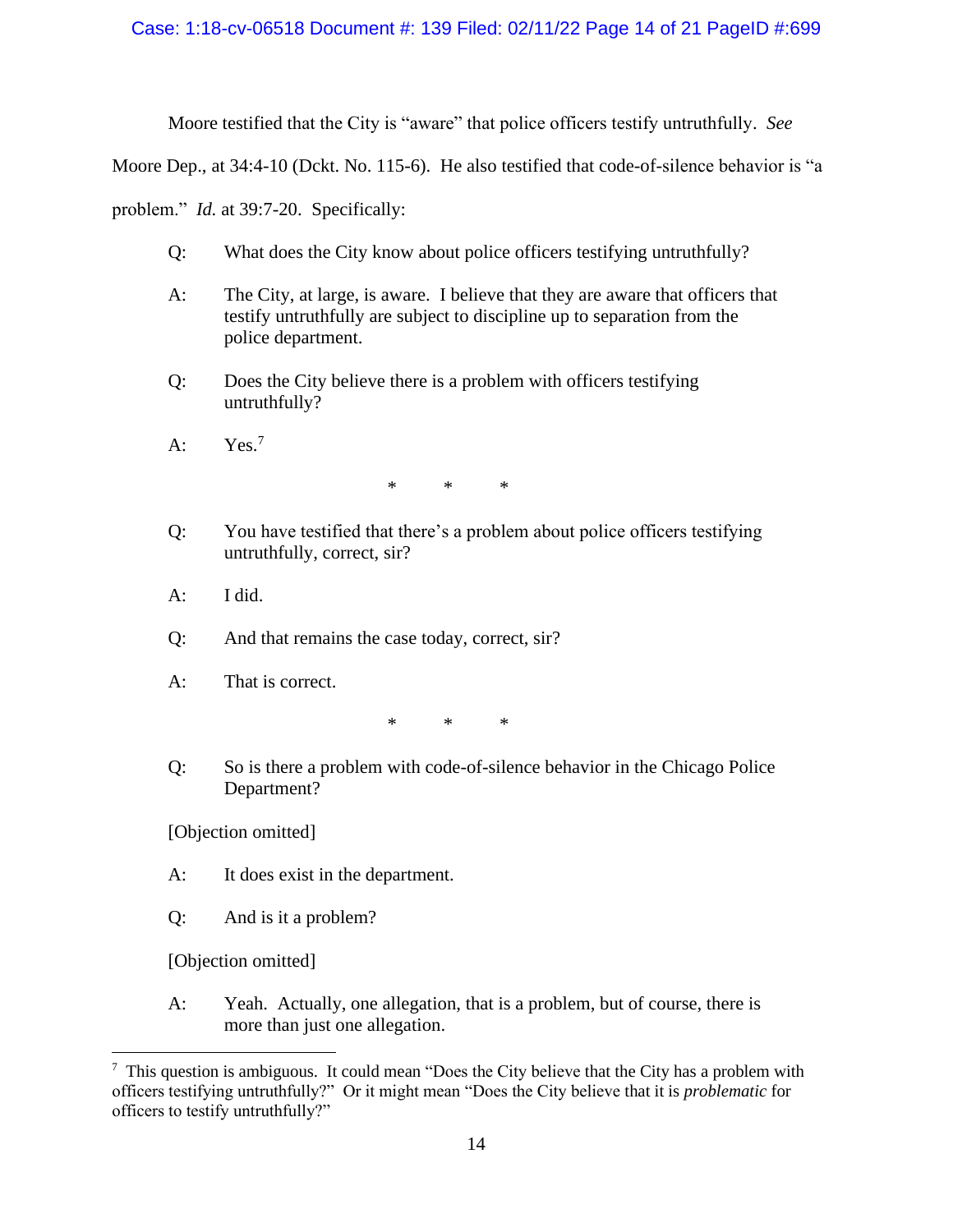\* \* \*

Q: So when we talk about code-of-silence behavior, you understand that we are talking about social solidarity where groups of police try to protect others by failing to report what is obvious misconduct, correct sir?

A: Yes.

Q: And it is a problem within the Chicago Police Department, correct, sir?

A: Yes.

*Id.* at 34:2-10, 34:19 – 35:1, 39:7-20, 40:4-16.

That testimony falls short of supporting the notion that there is a widespread practice of

police officers giving false testimony, and then failing to report on the misconduct of other

officers. The deponent testified that there is a problem with false testimony. That's not the same

thing as saying that there is a widespread practice of giving false testimony. Saying that there is

"a problem" doesn't tell you much about whether the practice is widespread.

If there was some wiggle-room in the testimony, the deponent later tightened it up. Moore clarified that when he used the term "problem," he simply meant that there were past instance of improper conduct. Specifically:

- Q: Commander Moore, do you believe that all Chicago police officers engage in the behavior of lying under oath?
- A: I do not.
- Q: You previously testified that this is a problem. Does that mean that there have been instances of this behavior occurring?

A: Yes. That is what it means. It has occurred.

*Id.* at 52:10-18. He also testified that giving false testimony is not a systemic problem within the Chicago Police Department. *Id.* at 53:1-3; *see also id.* at 55:4-5 (testifying that he did not have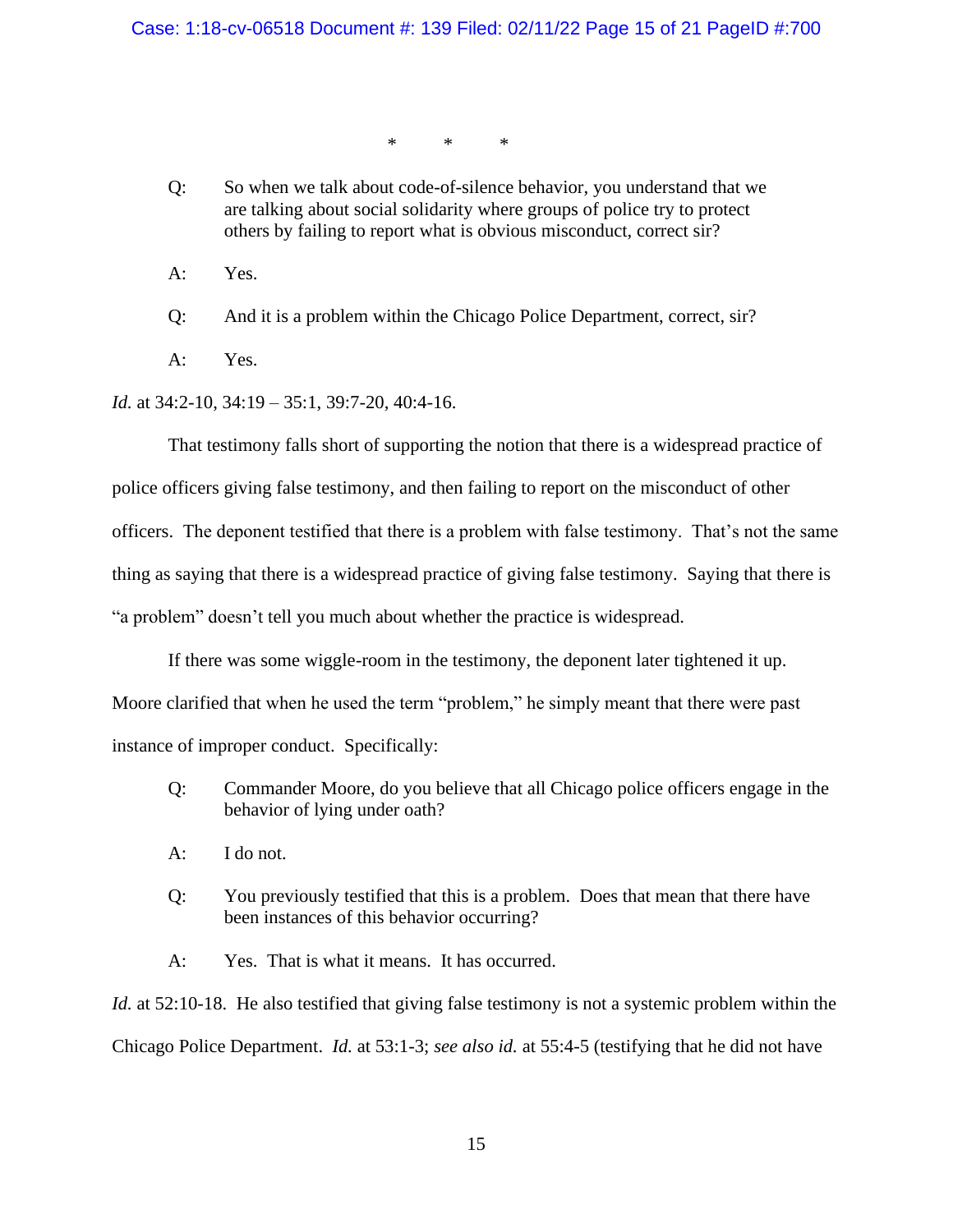### Case: 1:18-cv-06518 Document #: 139 Filed: 02/11/22 Page 16 of 21 PageID #:701

"any data in front of me that would, you know, lead to the answer of that question with certainty").

The magnitude of the problem was not pinned down. In fact, in that passage, the witness made clear that it was "a problem" if there was even one allegation of false testimony. "Actually, one allegation, that is a problem, but of course, there is more than just one allegation." *Id.* at 39:18-20. One incident might be enough to create "a problem," *id.*, but it isn't enough to create a widespread practice under *Monell*. *See Thomas*, 604 F.3d at 303.

To be sure, this Court must view the evidence in a light favorable to Black as the nonmoving party, and draw reasonable inferences in his favor. *See Chaib*, 819 F.3d at 341. Even if this Court reads the testimony to say that there is a problem with false testimony within the Chicago Police Department, it still would not be enough. Testimony that there is "a problem" is amorphous and non-descript, and does not give anyone much to go on. It feels more like a buzzword than evidence. *See Anderson v. Liberty Lobby, Inc.*, 477 U.S. 242, 252 (1986) ("The mere existence of a scintilla of evidence in support of the plaintiff's position will be insufficient  $\ldots$ .").

*Monell* sets high standards, and for good reason. Courts must guard against lowering the standards, or else municipalities could be subject to vicarious liability through the backdoor. Testimony that there is "a problem" is not enough to support a finding that there is a widespread practice.

Black offers almost no other evidence. Black points to the fact that Officer Hernandez has received eight complaints of misconduct against him, with no subsequent disciplinary actions. *See* Defs.' Resp. to Pl.'s Statement of Additional Facts, at ¶ 7 (Dckt. No. 133). But the record includes no additional information about those complaints. What were those complaints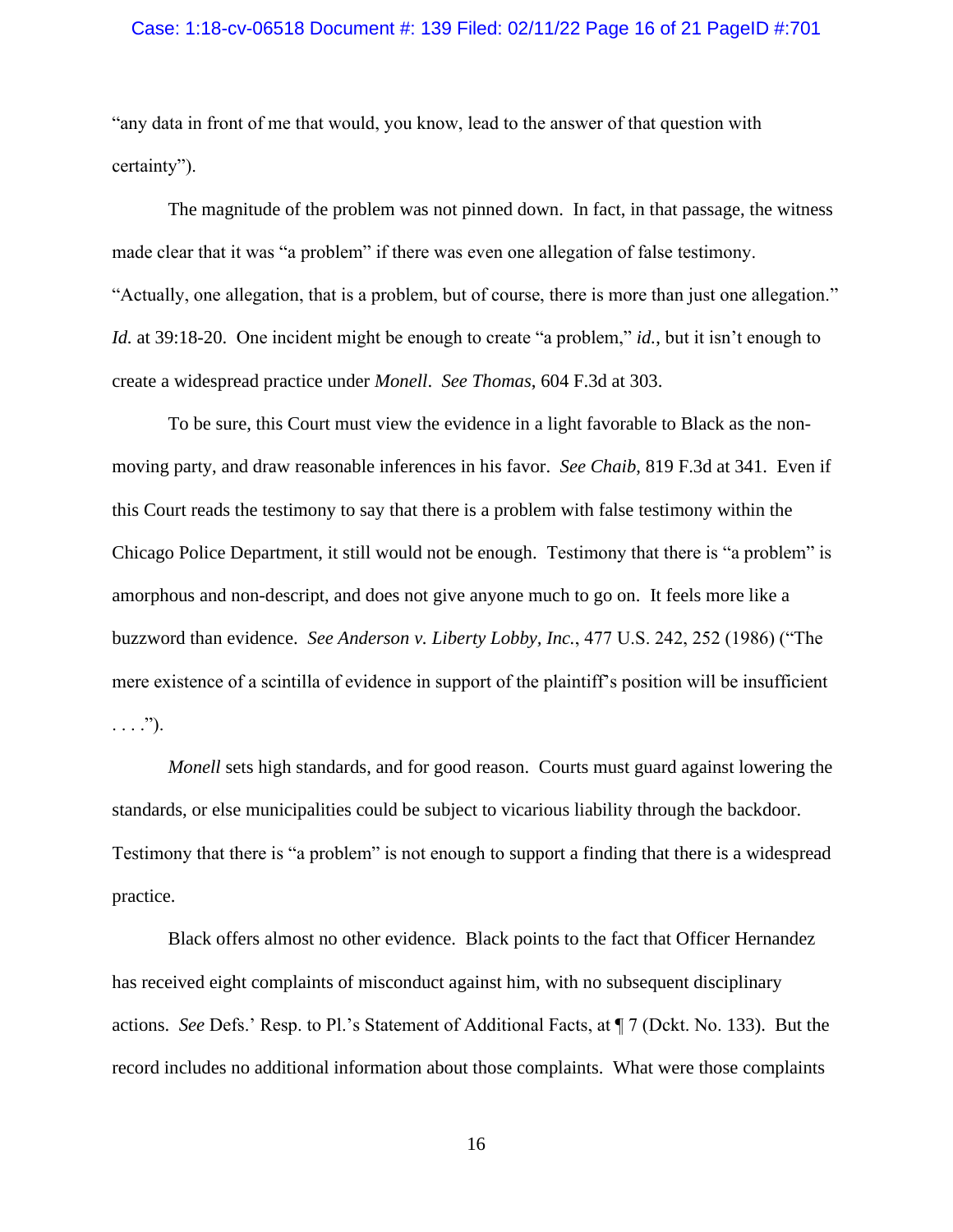### Case: 1:18-cv-06518 Document #: 139 Filed: 02/11/22 Page 17 of 21 PageID #:702

about? Driving too fast in a school zone? Putting on handcuffs too tight? Saying something snarky during a traffic stop?

Maybe they involved situations that were similar to the case at hand, or maybe not. It is anyone's guess. But summary judgment is the time for evidence, not guesswork. *See Rossi v. City of Chicago*, 790 F.3d 729, 737 (7th Cir. 2015) ("[T]he facts of this case – where Mathews and Chengary conducted superficial investigations and Doubek faced no official discipline for her actions – raise serious questions about accountability among police officers. But a *Monell* claim requires more than this; the gravamen is not individual misconduct by police officers (that is covered elsewhere under § 1983), but a *widespread practice* that permeates a critical mass of an institutional body. . . . [M]isbehavior by one or a group of officials is only relevant where it can be tied to the policy, customs, or practices of the institution as a whole.") (emphasis in original); *Condon v. City of Chicago*, 2011 WL 5546009, at \*3 (N.D. Ill. 2011) ("The word 'widespread' must be taken seriously in demonstrating a *Monell* claim.") (addressing a code-ofsilence claim).

Without evidence showing that the complaints against Hernandez were similar to the case at hand, they cannot support an inference of a widespread practice of similar conduct. *See Page v. City of Chicago*, 2021 WL 365610, at \*2 (N.D. Ill. 2021) ("[T]hese allegations [of complaints against an officer] – without more information connecting the complaints to the alleged constitutional violation at issue here – are insufficient to support Page's *Monell* claim."). In fact, courts have rejected such allegations at the motion to dismiss stage. *See, e.g.*, *Boone v. City of Chicago*, 2018 WL 1014509, at \*1–2 (N.D. Ill. 2018) (Tharp., Jr., J.) (dismissing plaintiffs' *Monell* claim where they failed to provide information about the subject matter of the complaints); *Thomas v. City of Markham*, 2017 WL 4341082, at \*4 (N.D. Ill. 2017) (Alonso, J.)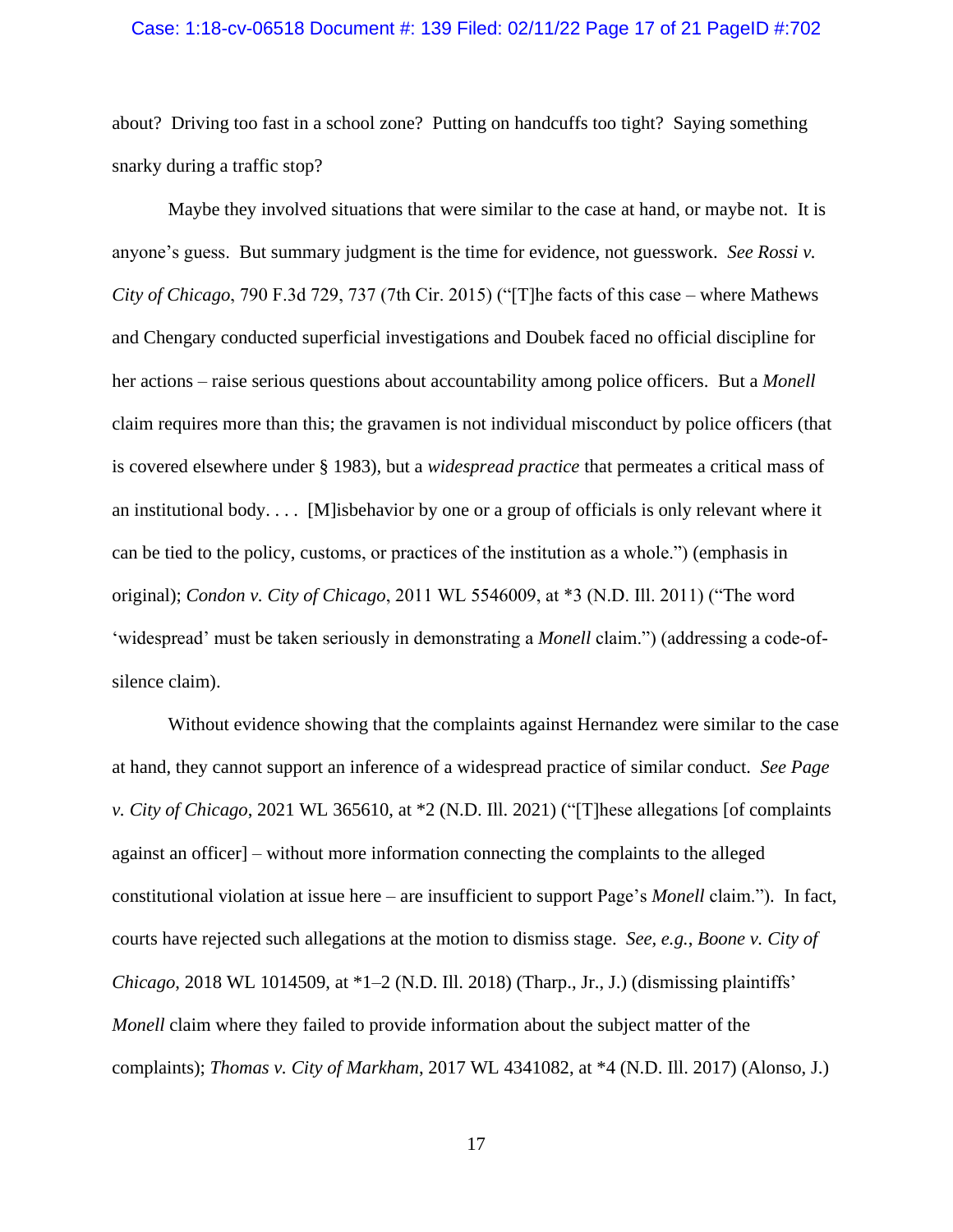### Case: 1:18-cv-06518 Document #: 139 Filed: 02/11/22 Page 18 of 21 PageID #:703

("[A]llegations of general past misconduct or allegations of dissimilar incidents are not sufficient to allege a pervasive practice and a defendant's deliberate indifference to its consequences.").

Some other courts have allowed cases involving a code of silence to proceed past summary judgment. But those cases included more evidence than the record available here. *See, e.g.*, *Godinez v. City of Chicago*, 2019 WL 5597190, at \*3 (N.D. Ill. 2019) ("To show a genuine issue of material fact exists, Plaintiff relies on the following evidence: (1) the 2017 Department of Justice Report (DOJ Report); (2) April 2016 Police Accountability Task Force Report (PATF report); (3) statements by former Mayor Rahm Emanuel and Superintendent Eddie Johnson; (4) Charles Drago's expert report; (5) other cases involving death by positional asphyxia; and (6) the officers' testimony in this case."); *Est. of Loury by Hudson v. City of Chicago*, 2019 WL 1112260, at \*7 (N.D. Ill. 2019) (considering the 2017 DOJ Report and 2016 PATF report, and concluding that "the admissible reports, along with other evidence from the record, demonstrate that there is a genuine issue of material fact as to the existence of a pervasive code of silence and other *de facto* policies within the CPD"); *LaPorta v. City of Chicago*, 277 F. Supp. 3d 969, 987– 89 (N.D. Ill. 2017) (denying summary judgment because of the defendant officers' "investigative shortcomings," plaintiff's expert testimony, the 2017 DOJ Report, and the 2016 PATF report).

In sum, Black has not come forward with sufficient evidence to support a *Monell* claim about a widespread practice.

#### **B. Failure to Train/Discipline**

Finally, Black brings a *Monell* claim about the City's alleged practice of failing to train and discipline its officers. Once again, Black does not come forward with sufficient evidence.

When a *Monell* claim involves inaction, a plaintiff must show that the "policy or custom demonstrates municipal fault," *i.e.*, deliberate indifference. *See LaPorta*, 988 F.3d at 986.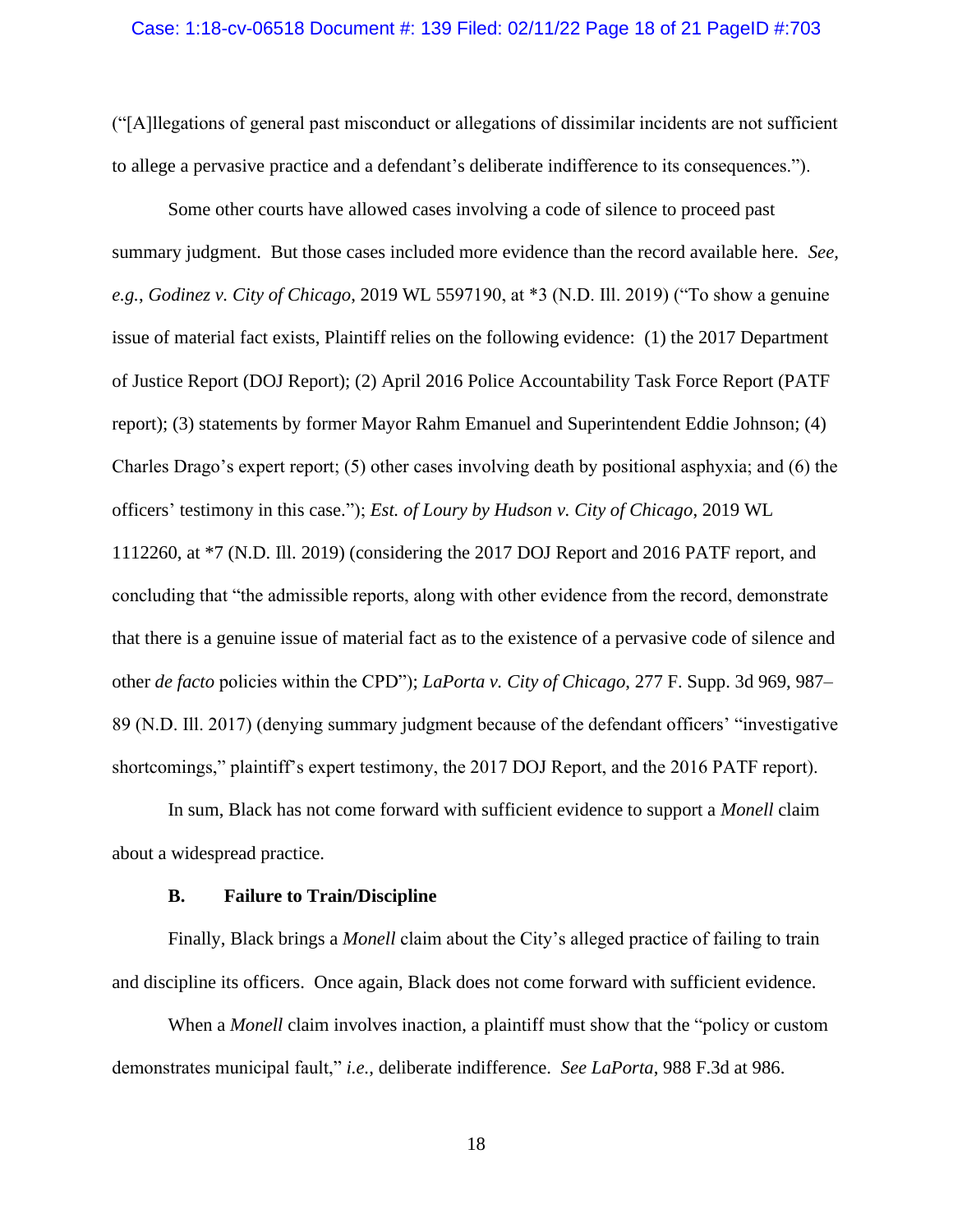### Case: 1:18-cv-06518 Document #: 139 Filed: 02/11/22 Page 19 of 21 PageID #:704

Deliberate indifference means a municipality "(1) failed to provide adequate training in light of foreseeable consequences; or (2) failed to act in response to repeated complaints of constitutional violations by its officers." *Miranda v. County of Lake*, 900 F.3d 335, 345 (7th Cir. 2018) (cleaned up).

"A municipality's culpability for a deprivation of rights is at its most tenuous where a claim turns on a failure to train. To satisfy the statute, a municipality's failure to train its employees in a relevant respect must amount to deliberate indifference to the rights of the persons with whom the [untrained employees] come into contact." *Connick v. Thompson*, 563 U.S. 51, 61 (2011) (cleaned up). Deliberate indifference applies in both failure-to-train and failure-to-discipline cases. *See Jackson v. Village of Justice*, 2020 WL 1530734, at \*4 (N.D. Ill. 2020) (collecting cases).

In addition to deliberate indifference, a plaintiff must prove causation, meaning that the failure to train or discipline was the "moving force behind the injury alleged." *Bd. of Cnty. Comm'rs v. Brown*, 520 U.S. 397, 404 (1997) (quotation marks omitted); *see also Connick*, 563 U.S. at 59 n.5 (noting that deliberate indifference and causation are separate elements of a failure-to-train claim).

Throughout his complaint, Black combines a failure-to-train claim and a failure-todiscipline claim. *See* Cplt., at ¶¶ 65, 66, 76, 82 (Dckt. No. 1). He argues that the officers were permitted to arrest, charge, and prosecute individuals without "proper training, supervision, or discipline," so officers lacked "knowledge of what constituted permissible basis for criminal charges and how evidence should be collected, maintained, and transmitted to the criminal justice system, among other subjects . . . ." *Id.* at ¶ 65.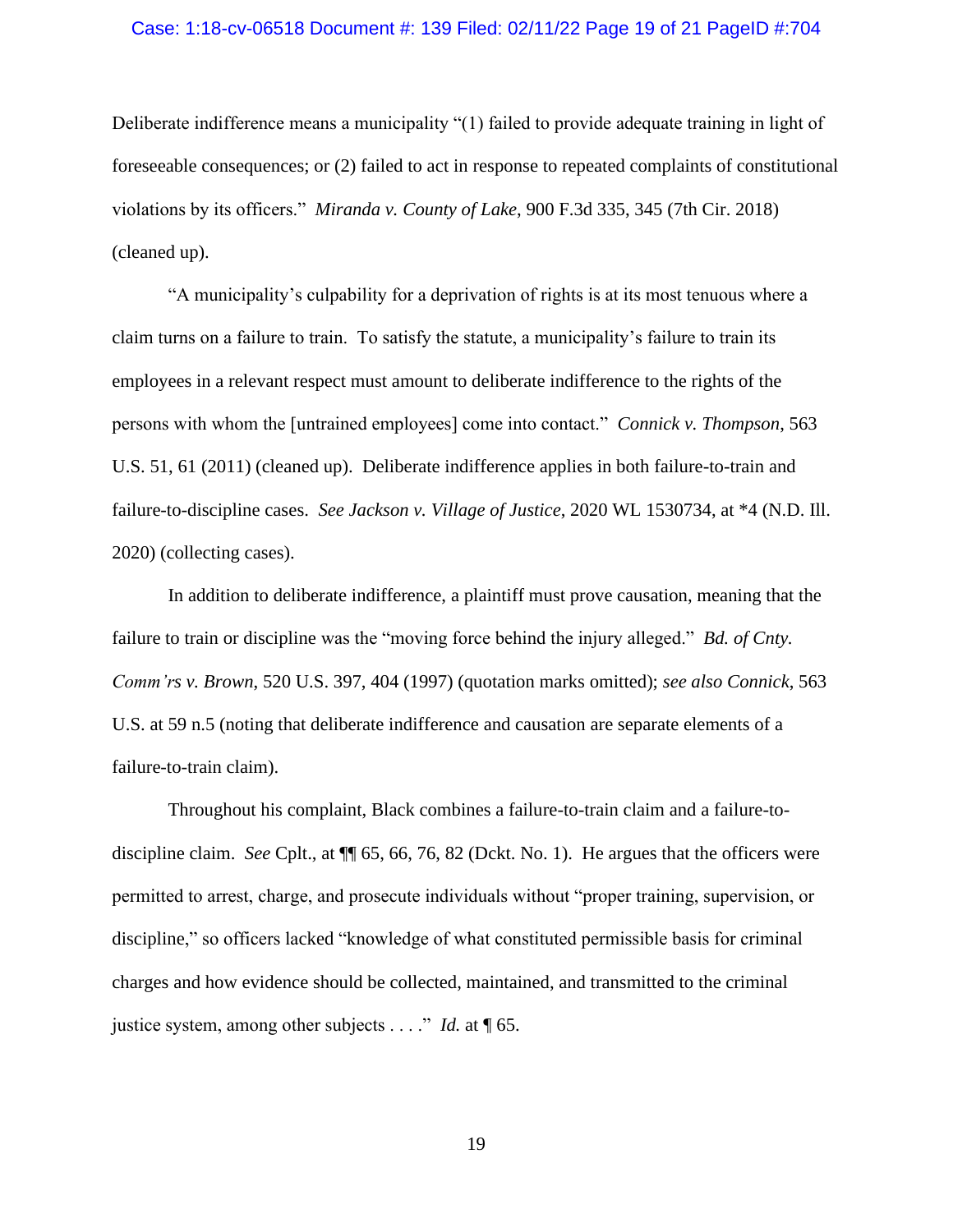### Case: 1:18-cv-06518 Document #: 139 Filed: 02/11/22 Page 20 of 21 PageID #:705

But in his summary judgment response brief, Black frames his claim as involving a failure to discipline. He doesn't mention a failure to train at all. *See* Pl.'s Opp. to Defs.' Mtn. for Summ. J., at 8–10 (Dckt. No. 120). So the failure-to-train theory has left the station and is out of the case.

That leaves the failure-to-discipline theory. Black appears to limit the theory to the City's failure to discipline officers for testifying untruthfully. *Id.*; Cplt., at ¶ 65 (Dckt. No.1).

Once again, Black relies heavily on the testimony of Moore, the  $30(b)(6)$  witness. Black argues that his testimony establishes the City's deliberate indifference to officers' untruthful testimony because Moore testified to the existence of "a problem" within the CPD. And if there is a problem – and the City's disciplinary system has not remediated that problem – then the City has acted with deliberate indifference to the issue.

Far from it. The existence of a problem is not the same thing as deliberate indifference to a problem. "[I]t is not enough for a § 1983 plaintiff merely to identify conduct properly attributable to the municipality." *See Brown*, 520 U.S. at 415. There's no *Monell* doubledipping.

If the mere existence of a widespread practice sufficed, then deliberate indifference would melt away as a requirement. And watering down the requirements for a *Monell* claim is exactly what the Supreme Court has instructed courts not to do. *See Brown*, 520 U.S. at 415 ("Where a court fails to adhere to rigorous requirements of culpability and causation, municipal liability collapses into *respondeat superior* liability. As we recognized in *[Monell](https://1.next.westlaw.com/Link/Document/FullText?findType=Y&serNum=1978114250&pubNum=0000780&originatingDoc=I38a247a0760711eb91b78705c7189b3d&refType=RP&originationContext=document&transitionType=DocumentItem&ppcid=1e8166cfaa3d43eb813039530c088545&contextData=(sc.DocLink))* and have repeatedly reaffirmed, Congress did not intend municipalities to be held liable unless *deliberate* action attributable to the municipality directly caused a deprivation of federal rights.") (emphasis in original); *see also LaPorta*, 988 F.3d at 987 ("These requirements – policy or